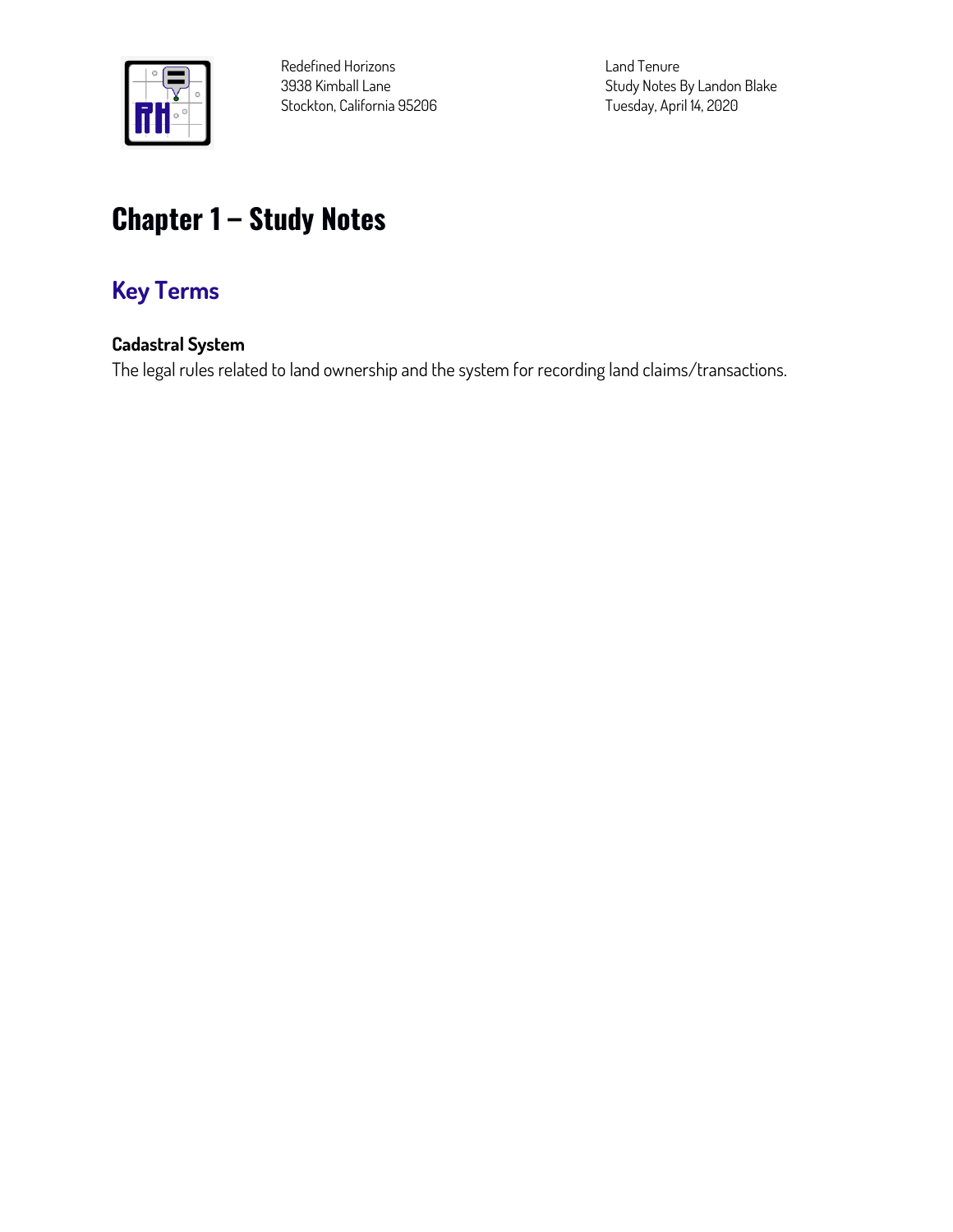

**Land Tenure Study Notes By Landon Blake Tuesday, April 14, 2020**

## **Key Concepts**

#### **Real Property is an important part of the economic foundation of most modern civilizations.**

- **The ability to treat land as an asset that can be bought, sold, traded or used as collateral for lending helps fuel economic activity.**
- **To use land as an economic asset, it must be uniquely identified and described.**
- **In most places, methods of uniquely describing land have developed with boundary surveys and landmarks (monuments) as its basis.**

#### **Most modern civilizations have substituted a system of legal rules for physical violence as a way to protect ownership and other rights in land.**

- **The substitution of legal rules for physical violence aids economic growth and makes civilizations more wealthy.**
- **A key element of the legal rules to protect ownership of land is the recording or registration of claims to land and land transactions.**
- **The legal rules related to land ownership and the system for recording land claims/transactions is a cadastral system.**

#### **A cadastral system must perform 3 functions.**

- **A cadastral system must define how land and rights to land can be held (for example: leased, rented, owned, held a as an easement).**
- **A cadastral system must define how parcels are uniquely identified, described, marked and retraced on the ground.**
- **A cadastral system must set the legal rules for how land rights are protected and how disputes over land are settled.**